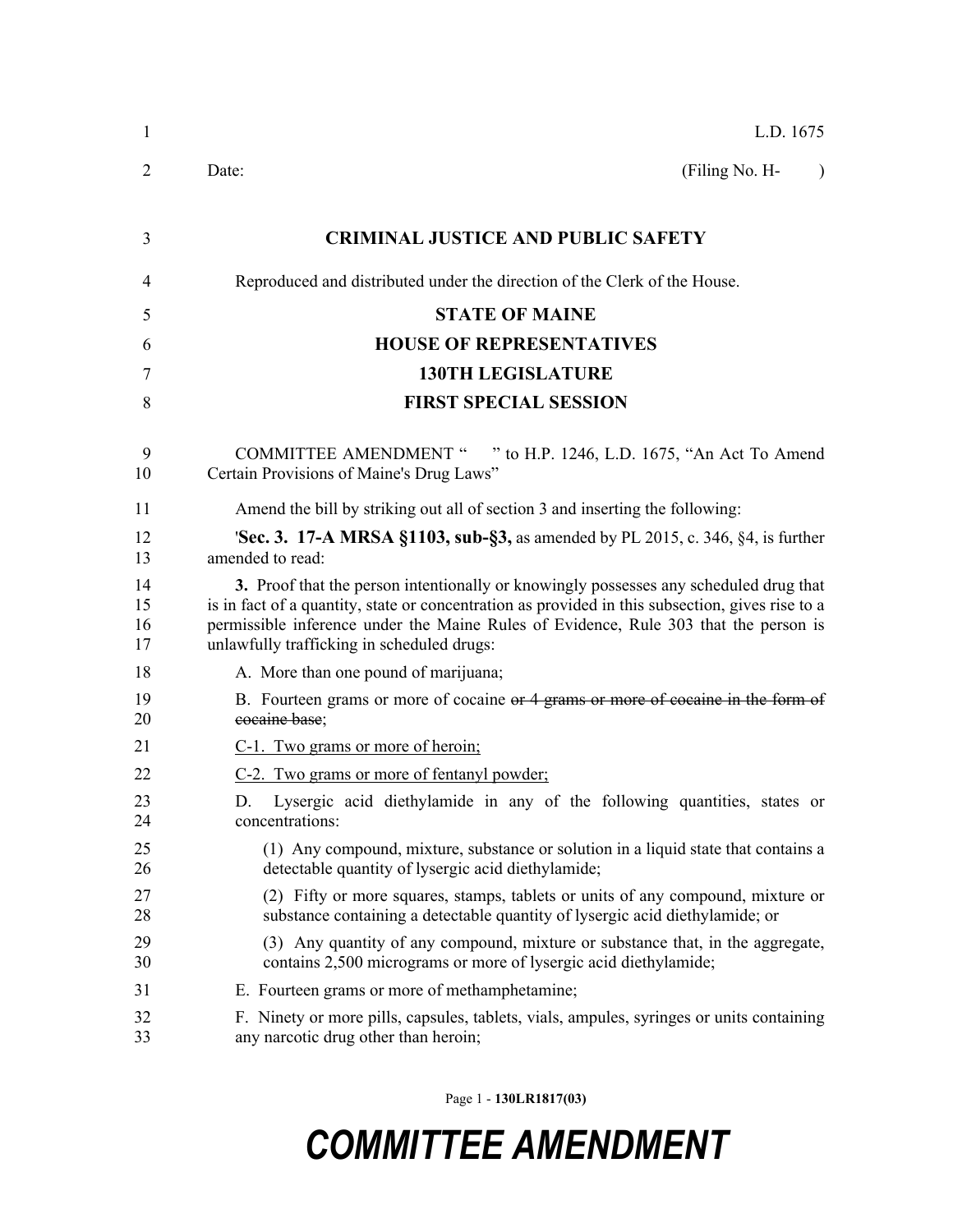| 1              | G. Any quantity of pills, capsules, tablets, units, compounds, mixtures or substances                                                                                                      |
|----------------|--------------------------------------------------------------------------------------------------------------------------------------------------------------------------------------------|
| $\overline{2}$ | that, in the aggregate, contains 800 milligrams or more of oxycodone or 100 milligrams                                                                                                     |
| 3              | or more of hydromorphone; or                                                                                                                                                               |
| 4              | H. Fourteen grams or more of or 30 or more pills, capsules, tablets or units containing                                                                                                    |
| 5              | 3, 4 - methylenedioxymethamphetamine, MDMA, or any other drug listed in section                                                                                                            |
| 6              | 1102, subsection 1, paragraph O or P.'                                                                                                                                                     |
| 7              | Amend the bill by inserting after section 5 the following:                                                                                                                                 |
| 8              | <b>Sec. 6. 17-A MRSA §1106, sub-§3,</b> as amended by PL 2015, c. 496, §§3 to 5, is                                                                                                        |
| 9              | further amended to read:                                                                                                                                                                   |
| 10             | 3. Proof that the person intentionally or knowingly possesses a scheduled drug that is                                                                                                     |
| 11             | in fact of a quantity, state or concentration as provided in this subsection, gives rise to a                                                                                              |
| 12             | permissible inference under the Maine Rules of Evidence, Rule 303 that the person is                                                                                                       |
| 13             | unlawfully furnishing that scheduled drug:                                                                                                                                                 |
| 14             | A. More than 2 1/2 ounces of marijuana;                                                                                                                                                    |
| 15             | B. More than 2 grams of cocaine or 2 grams or more of cocaine in the form of cocaine                                                                                                       |
| 16             | base;                                                                                                                                                                                      |
| 17             | C-1. Two grams or more of heroin;                                                                                                                                                          |
| 18             | C-2. Two grams or more of fentanyl powder;                                                                                                                                                 |
| 19             | D. Lysergic acid diethylamide in any of the following quantities or concentrations:                                                                                                        |
| 20             | (1) Not less than 25 squares, stamps, tablets or units of any compound, mixture or                                                                                                         |
| 21             | substance containing a detectable quantity of lysergic acid diethylamide; or                                                                                                               |
| 22             | (2) Any quantity of any compound, mixture or substance that, in the aggregate,                                                                                                             |
| 23             | contains not less than 1,250 micrograms of lysergic acid diethylamide;                                                                                                                     |
| 24             | E. More than 200 milligrams of methamphetamine;                                                                                                                                            |
| 25             | F. Any quantity of pills, capsules, tablets, vials, ampules, syringes or units containing                                                                                                  |
| 26             | any narcotic drug other than heroin that, in the aggregate, contains more than 200                                                                                                         |
| 27             | milligrams of the narcotic drug;                                                                                                                                                           |
| 28             | G. Any quantity of pills, capsules, tablets, units, compounds, mixtures or substances                                                                                                      |
| 29             | that, in the aggregate, contains more than 200 milligrams of oxycodone or more than                                                                                                        |
| 30             | 200 milligrams of hydromorphone; or                                                                                                                                                        |
| 31<br>32<br>33 | Fifteen or more pills, capsules, tablets or units containing 3, 4 -<br>Н.<br>methylenedioxymethamphetamine, MDMA, or any other drug listed in section 1102,<br>subsection 1, paragraph O.' |
| 34             | Amend the bill by relettering or renumbering any nonconsecutive Part letter or section                                                                                                     |
| 35             | number to read consecutively.                                                                                                                                                              |
| 36             | <b>SUMMARY</b>                                                                                                                                                                             |
| 37             | This amendment is the minority report of the committee. This amendment creates a                                                                                                           |
| 38             | permissible inference of trafficking in drugs when a person possesses 2 grams or more of                                                                                                   |
| 39             | heroin or fentanyl powder. The amendment creates a permissible inference of furnishing                                                                                                     |
| 40             | drugs when a person possesses 2 grams or more of heroin or fentanyl powder. The                                                                                                            |

Page 2 - **130LR1817(03)**

## *COMMITTEE AMENDMENT*